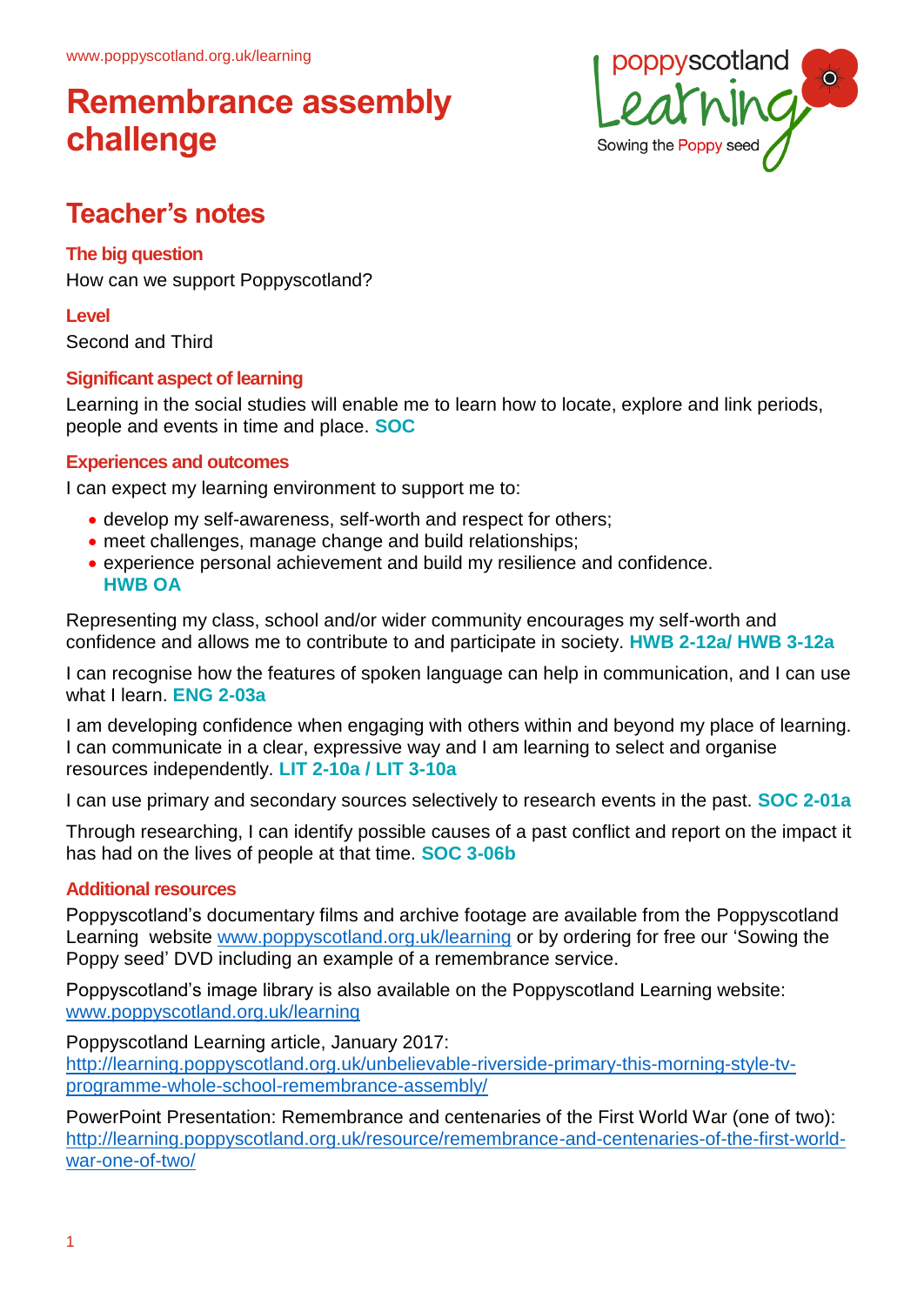

PowerPoint Presentation: Remembrance and centenaries of the First World War (two of two): [http://learning.poppyscotland.org.uk/resource/remembrance-and-centenaries-of-the-first-world](http://learning.poppyscotland.org.uk/resource/remembrance-and-centenaries-of-the-first-world-war-two-of-two/)[war-two-of-two/](http://learning.poppyscotland.org.uk/resource/remembrance-and-centenaries-of-the-first-world-war-two-of-two/)

PowerPoint Presentation: War Memorials & Remembrance: <http://learning.poppyscotland.org.uk/resource/war-memorials-and-remembrance/>

PowerPoint Presentation: Remembrance and the Effects of War: <http://learning.poppyscotland.org.uk/resource/remembrance-effects-war/>

Poppyscotland Film: Remembrance Sunday Service Glasgow 2008: <http://learning.poppyscotland.org.uk/resource/remembrance-sunday-service-glasgow-2008/>

PowerPoint Presentation: Poetry and Remembrance Assembly: <http://learning.poppyscotland.org.uk/resource/poetry-and-remembrance-assembly/>

Poppyscotland Film: Elements of The Act of Remembrance: <http://learning.poppyscotland.org.uk/resource/elements-of-the-act-of-remembrance/>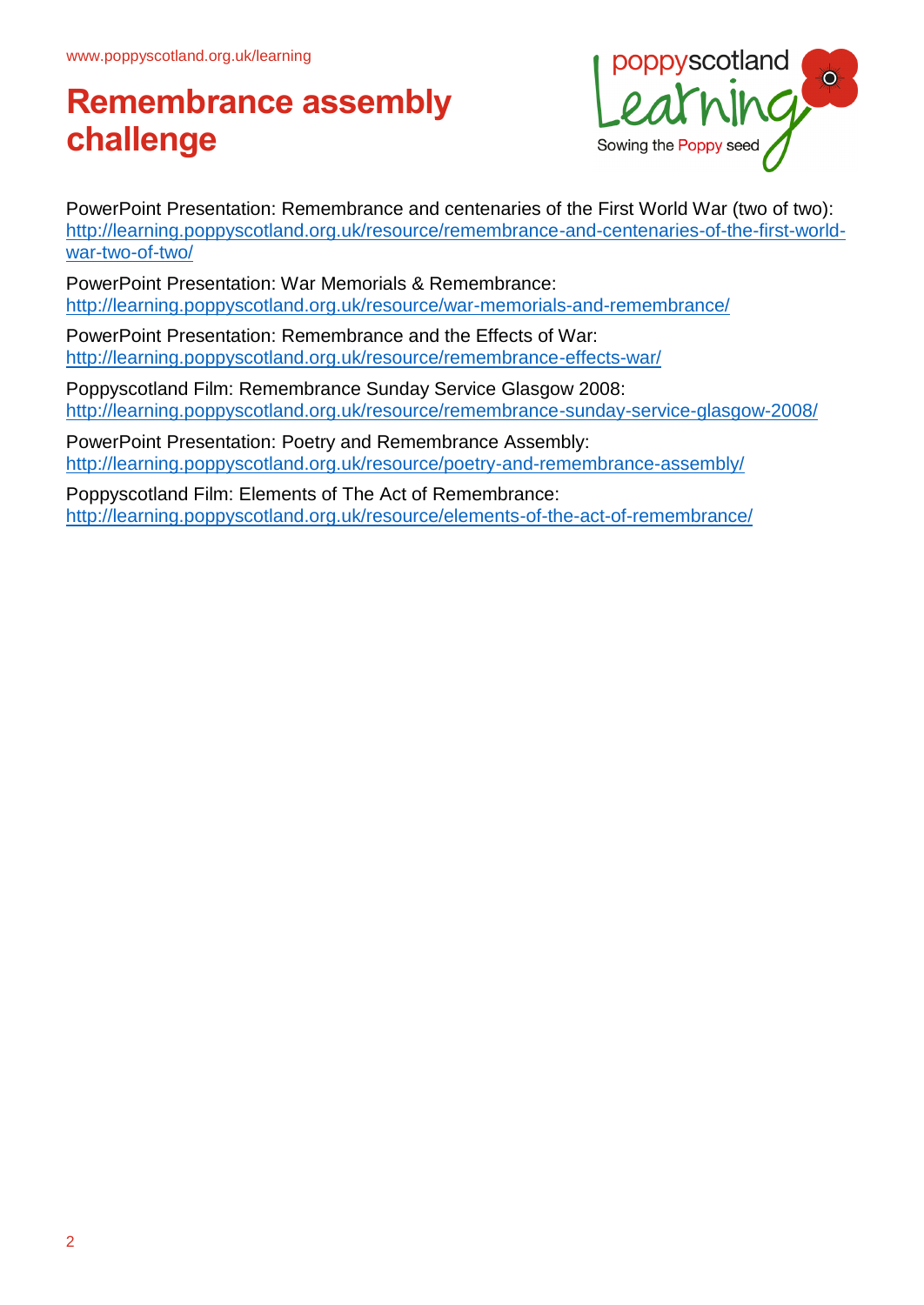

## **Introduction**

Many schools hold remembrance assemblies around 11th of November. Often these are teacher or staff led. The sample running orders which are available have been adapted from assemblies organised by students who wrote the scripts and running order, and presented each assembly themselves.

The focus does not need to be the First World War. Other wars could be the main focus of the assembly:

- Second World War
- Korean War
- Falklands War
- Gulf/Afghanistan\*

\* Be conscious of sensitivities of students who may have family members serving in recent or current conflicts.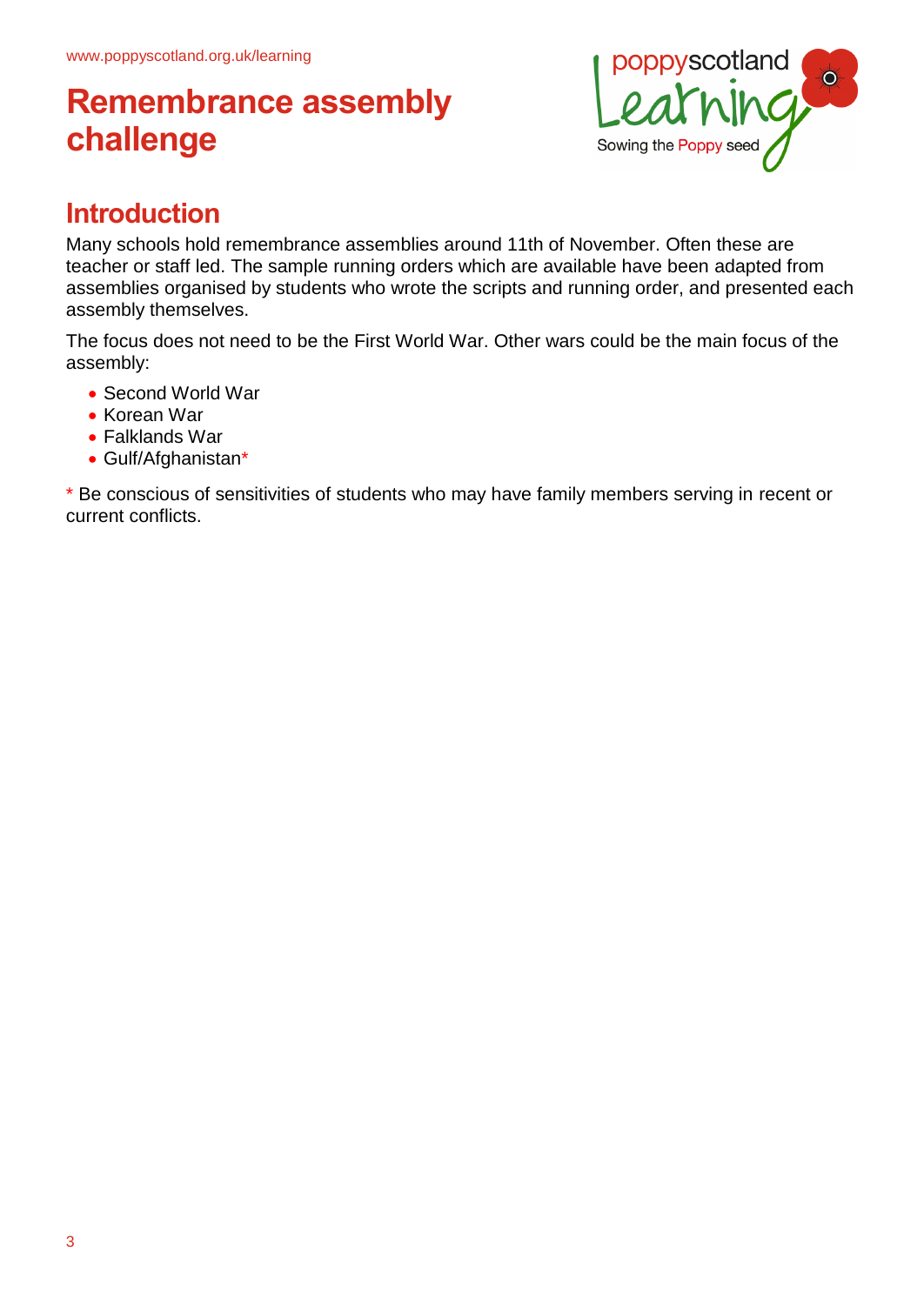

## **Your challenge**

Every year at 11am on 11th of November nations fall silent to remember the men and women who gave their lives in war and conflict.

A remembrance ceremony takes place at the Cenotaph in London and is viewed by thousands on television.

This year, your school will hold its own remembrance ceremony for each year group. Your class is to plan and present this event.

The event will also help to raise funds for Poppyscotland as you should sell poppies to those attending the ceremony.

- Work in small groups doing different roles.
- Allocate researchers, writers, readers and an IT team (to make PowerPoint slides as a background and possibly a video).
- Which readings and poems do you wish in your ceremony?
- What music would be appropriate and who can play it?
- Who else should you invite to the assembly from the local community?
- What is the best way to sell poppies?

Make use of the following resources:

- Course books on the First World War;
- Your class notes:
- Teachers and the local community;
- The internet (beware of spending too much time surfing the web) Poppyscotland, the BBC and the Royal British Legion all have good sites.

#### **Rules**

- Everyone participates in the planning and production of your group's work.
- Work within the timescales provided.
- Meet the product criteria have you done what you were asked to do?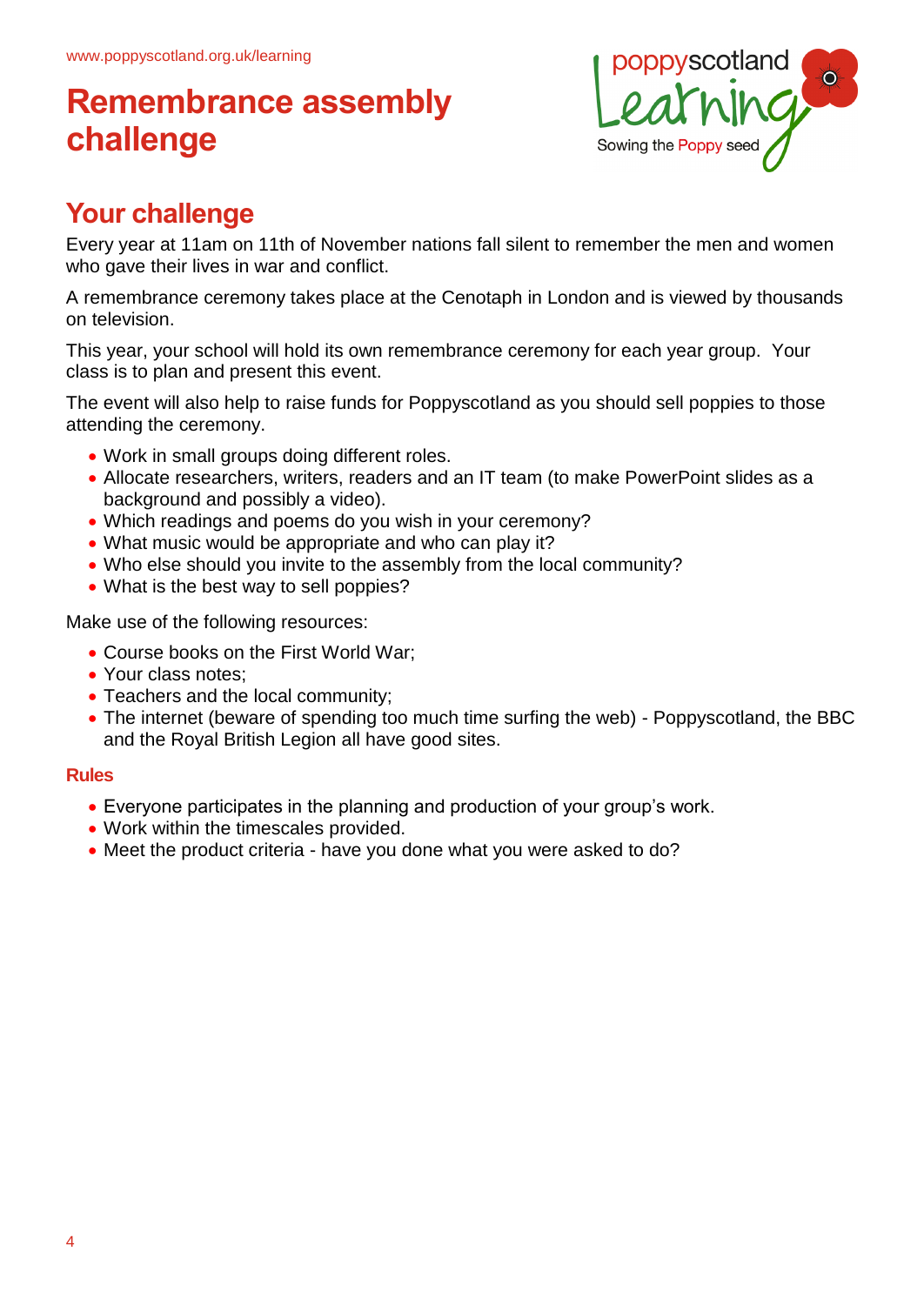

## **Remembrance assembly challenge**

- IT students work the Microsoft PowerPoint and Audio Visual equipment.
- Members of local cadet forces can display flags during the assembly.

### **Running order 1**

Film on entry (could be a Poppyscotland film) What are we remembering? Speaker 1 In Flanders' Fields Speaker 2

| Our trip or experience               | Speaker 3       |
|--------------------------------------|-----------------|
| Please wear a poppy                  | Speaker 4       |
| It could have been us - boy soldiers | Speaker 5       |
| War to end wars – why 11/11?         | Speaker 6       |
| Green Fields of France (song)        | Solo Singer     |
| Introduction to ceremony             | Speaker 7       |
| The Fallen                           | Speaker 8       |
| Last Post                            | <b>Bugler</b>   |
| 2 minute silence                     |                 |
| <b>Dismiss</b>                       | Member of staff |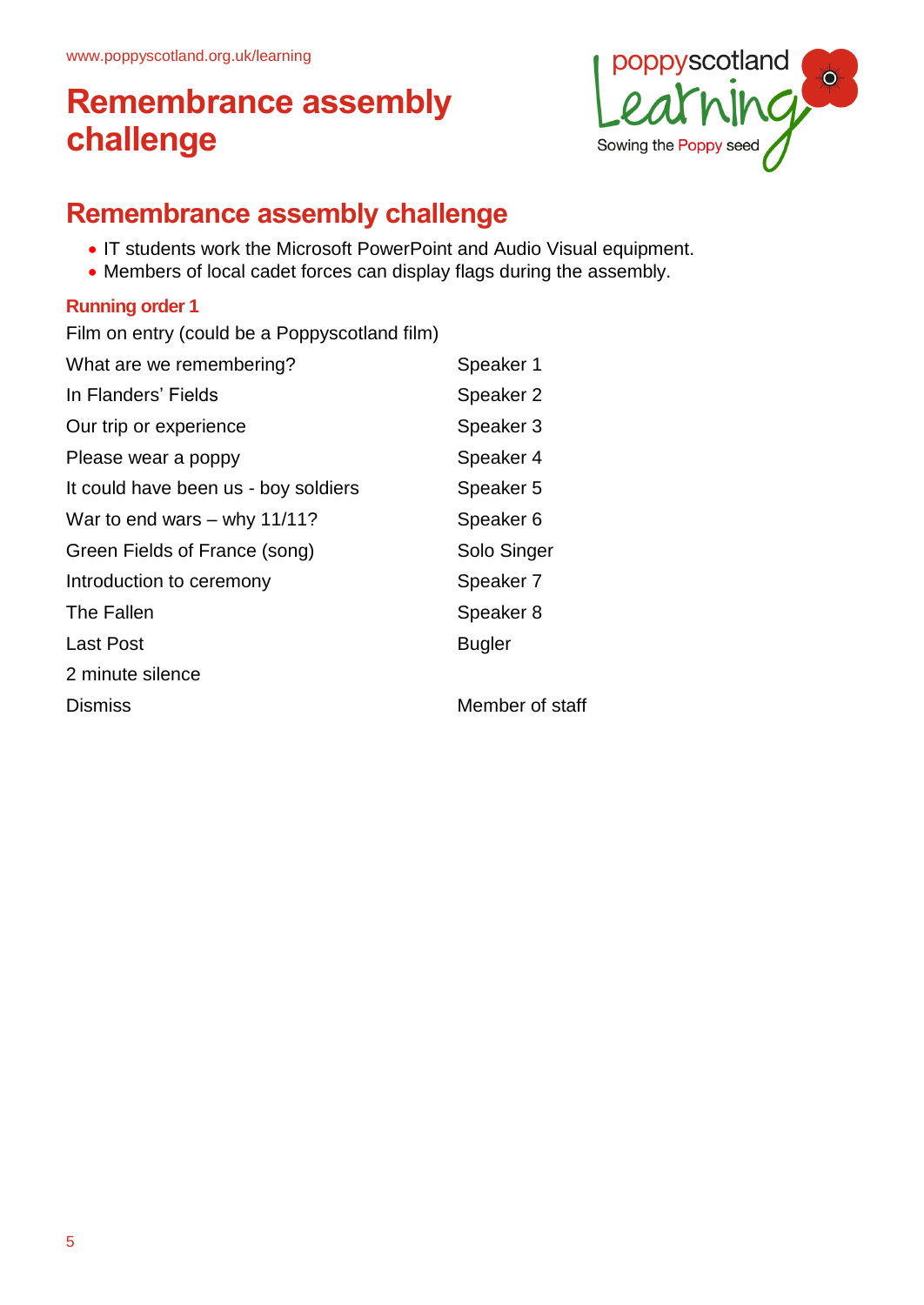

## **Assembly content**

#### **What are we remembering?**

Each November we all wear poppies in remembrance, but what do we actually mean by the word 'remembrance'? Every 11th November at 11am, much of the UK falls silent for 2 minutes to remember all those brave and honourable men women and children who lost their lives in the First World War.

The war left many families without sons, brothers, fathers, mothers – the list is endless. On this special day in history we give thanks to those people who lost their lives so that we could have better ones.

Many ask why do we wear poppies? Well, after the Great War ended in 1918, the battlefields were churned up and found growing on the broken ground were fields of poppies – many people said it was a sign from God. The poppies gave Lieutenant John McRae from Canada the inspiration to write his classic poem In Flanders' Fields.

It is now traditional to wear a poppy on Remembrance Sunday to commemorate those who fell in war.

#### **In Flanders Fields**

In Flanders fields the poppies blow Between the crosses, row on row That mark our place; and in the sky The larks, still bravely singing, fly Scarce heard amid the guns below.

We are the Dead. Short days ago We lived, felt dawn, saw sunset glow, Loved and were loved, and now we lie In Flanders' fields.

Take up our quarrel with the foe: To you from failing hands we throw The torch; be yours to hold it high. If ye break faith with us who die We shall not sleep, though poppies grow In Flanders fields.

#### *John McCrae 1862-1918*

#### **Our trip or experience**

Personal experience of remembrance.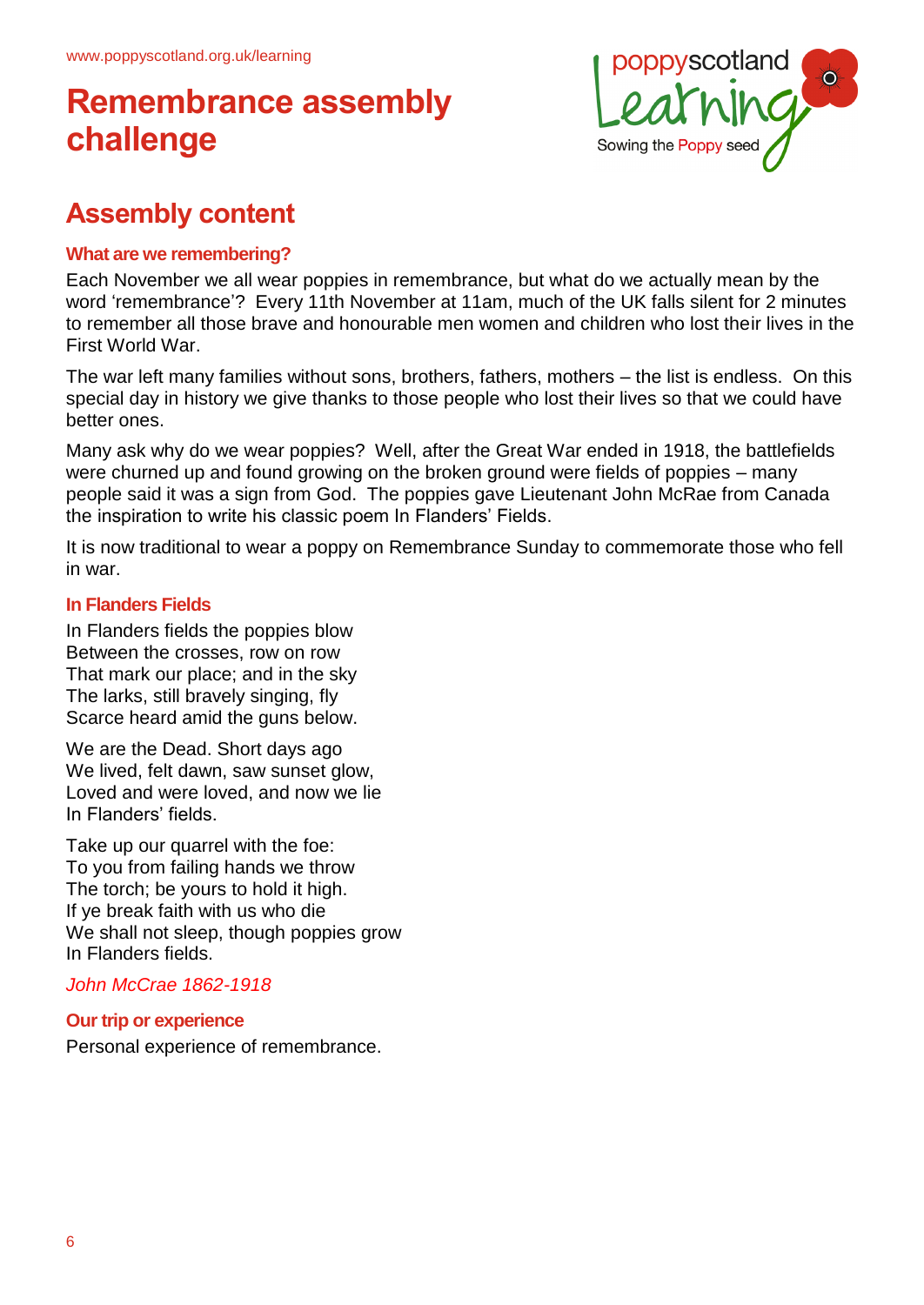

#### **Please wear a poppy**

"Please wear a poppy," the lady said And held one forth, but I shook my head. Then I stopped and watched as she offered them there, And her face was old and lined with care; But beneath the scars the years had made There remained a smile that refused to fade.

A boy came whistling down the street, Bouncing along on care-free feet. His smile was full of joy and fun, "Lady," said he, "may I have one?" When she's pinned in on he turned to say, "Why do we wear a poppy today?"

The lady smiled in her wistful way And answered, "This is Remembrance Day, And the poppy there is the symbol for The gallant men who died in war. And because they did, you and I are free - That's why we wear a poppy, you see.

"I had a boy about your size, With golden hair and big blue eyes. He loved to play and jump and shout, Free as a bird he would race about. As the years went by he learned and grew and became a man - as you will, too.

"He was fine and strong, with a boyish smile, But he'd seemed with us such a little while When war broke out and he went away. I still remember his face that day When he smiled at me and said, Goodbye, I'll be back soon, Mom, so please don't cry.

"But the war went on and he had to stay, And all I could do was wait and pray. His letters told of the awful fight, (I can see it still in my dreams at night), With the tanks and guns and cruel barbed wire, And the mines and bullets, the bombs and fire.

"Till at last, at last, the war was won - And that's why we wear a poppy son." The small boy turned as if to go, Then said, "Thanks, lady, I'm glad to know. That sure did sound like an awful fight, But your son - did he come back all right?"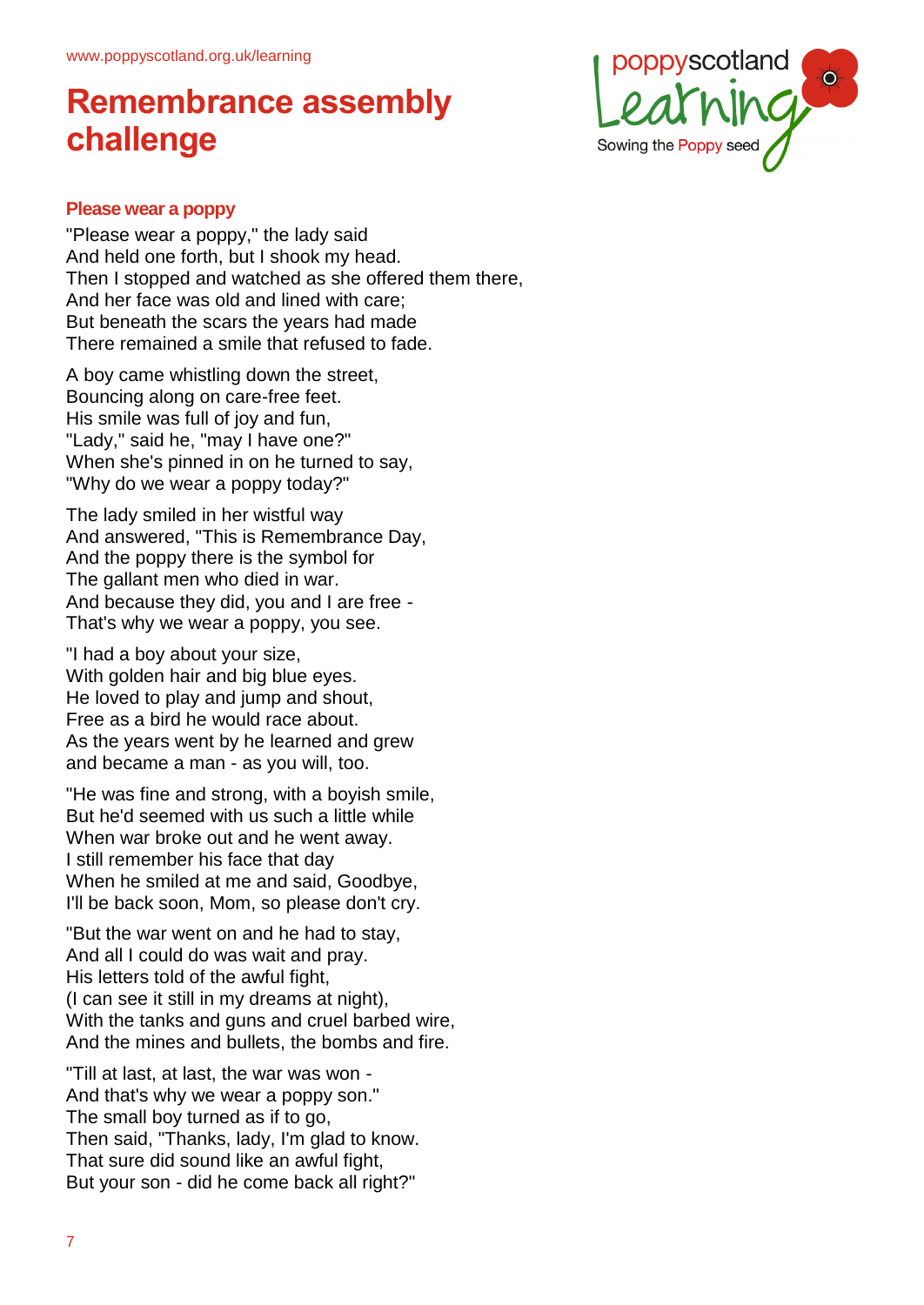

A tear rolled down each faded check; She shook her head, but didn't speak. I slunk away in a sort of shame, And if you were me you'd have done the same; For our thanks, in giving, if oft delayed, Thought our freedom was bought - and thousands paid!

And so when we see a poppy worn, Let us reflect on the burden borne, By those who gave their very all When asked to answer their country's call That we at home in peace might live. Then wear a poppy! Remember - and give!

#### **It could have been us – boy soldiers**

Television coverage now means that we are all only too well aware of just how horrific war is. When the First World War broke out in 1914, people didn't really know how a modern war could affect them or just how terrible it would be. Hundreds of thousands of young men volunteered to join the army.

There was so much enthusiasm for the war that even young boys wanted to join –not knowing what war actually meant.

Even although the legal age was 19, many would lie about their age to get into the British Army. About 250,000 underage boys were recruited, and at least half of these were killed or wounded.

The youngest we know of is John Condon, who wasn't even 14 when he died in Flanders' fields in Belgium. This means that most of us here in front of you today could easily have been involved – and even although we have seen the photographs, we can't even begin to imagine how awful it must have been.

We owe it to these boys, and their older brothers, and their fathers and their uncles to remember their sacrifice.

#### **War to end all wars – why 11/11?**

At exactly 11am on the 11th day of the 11th month in 1918 the guns of the First World War fell silent. The First World War had ended.

Never before had people seen such a bloody war and so many casualties. They hoped never to see such destruction again. At the time many called the First World War, "the war to end all wars". People hoped never to see such horrors again. Sadly, within the next 20 years Adolf Hitler rose to power in Germany and by 1939 world war had broken out again.

Since then the world has been scarred by more warfare. The Korean War, war in Africa, the Arab-Israeli Wars and the Gulf Wars, to name but a few.

Today we sit here free from warfare and destruction. However, children all over the world are still experiencing the horrors of war in Somalia, Sudan, Nepal, Darfur, Iraq and Syria and many other areas in the world.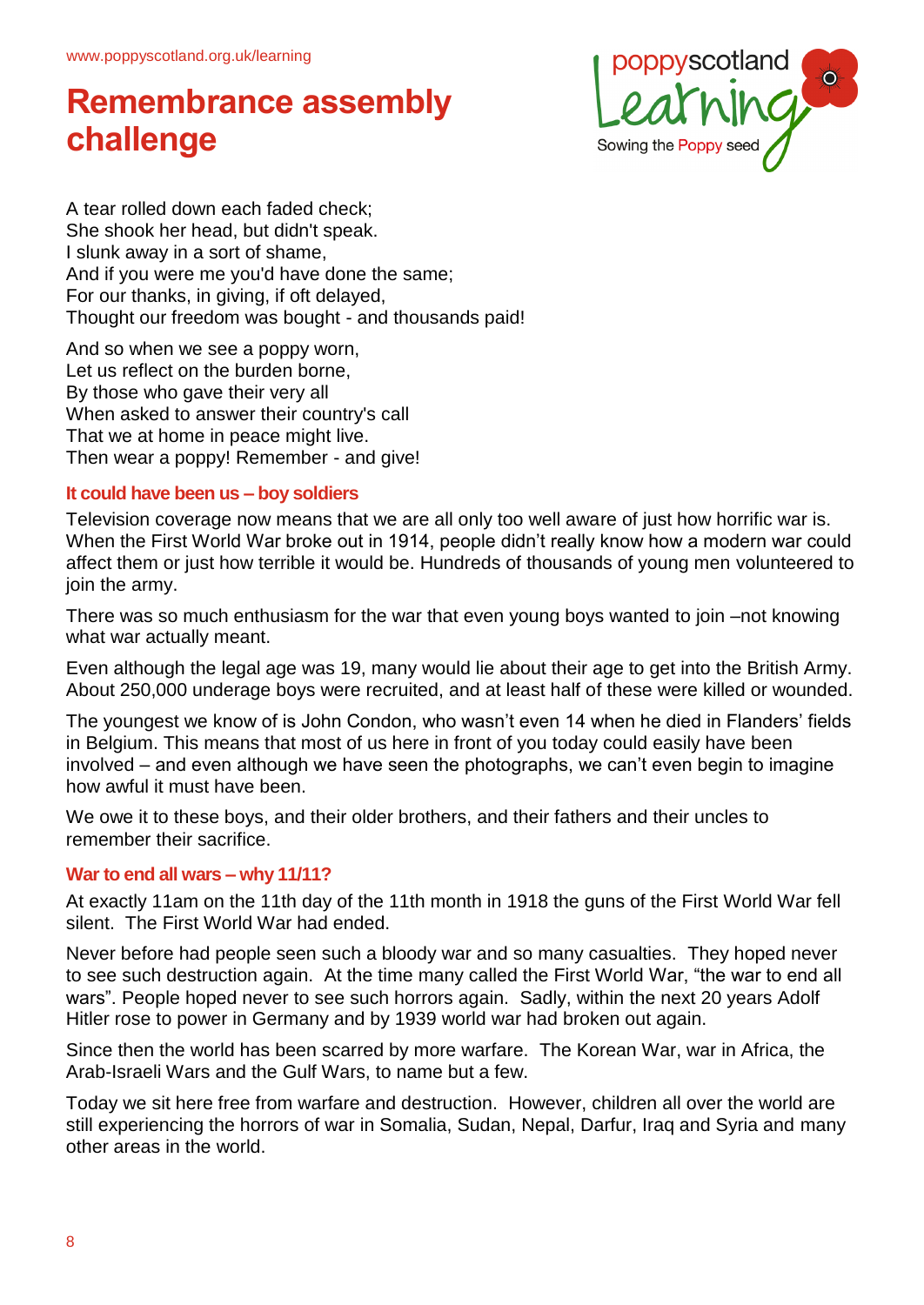

In our lifetime British soldiers have died in some of those regions.

Today, on the 11th of November, we remember not only those who were injured and killed in the two World Wars but also the sacrifices of new generations who must also be remembered and cared for. We will remember them.

#### **Green Fields of France**

Well, how do you do, young William McBride, Do you mind if I sit down here by your graveside? And rest for awhile in the warm summer sun, I've been walking all day, and I'm nearly done. And I see by your gravestone you were only 19 When you joined the glorious fallen in 1916, Well, I hope you died quick and I hope you died clean Or, Willie McBride, was it slow and obscene?

Did they Beat the drum slowly, did they play the pipes lowly? Did the rifles fir o'er you as they lowered you down? Did the bugles sound The Last Post in chorus? Did the pipes play the Flowers of the Forest?

And did you leave a wife or a sweetheart behind In some loyal heart is your memory enshrined? And, though you died back in 1916, To that loyal heart are you forever 19?

Or are you a stranger without even a name, Forever enshrined behind some glass pane, In an old photograph, torn and tattered and stained, And fading to yellow in a brown leather frame?

The sun's shining down on these green fields of France; The warm wind blows gently, and the red poppies dance. The trenches have vanished long under the plow; No gas and no barbed wire, no guns firing now.

But here in this graveyard that's still No Man's Land The countless white crosses in mute witness stand To man's blind indifference to his fellow man. And a whole generation who were butchered and damned. And I can't help but wonder, no Willie McBride Do all those who lie here know why they died? Did you really believe them when they told you "The Cause?" Did you really believe that this war would end wars? Well the suffering, the sorrow, the glory, the shame The killing, the dying, it was all done in vain For Willie McBride, it all happened again And again, and again, and again, and again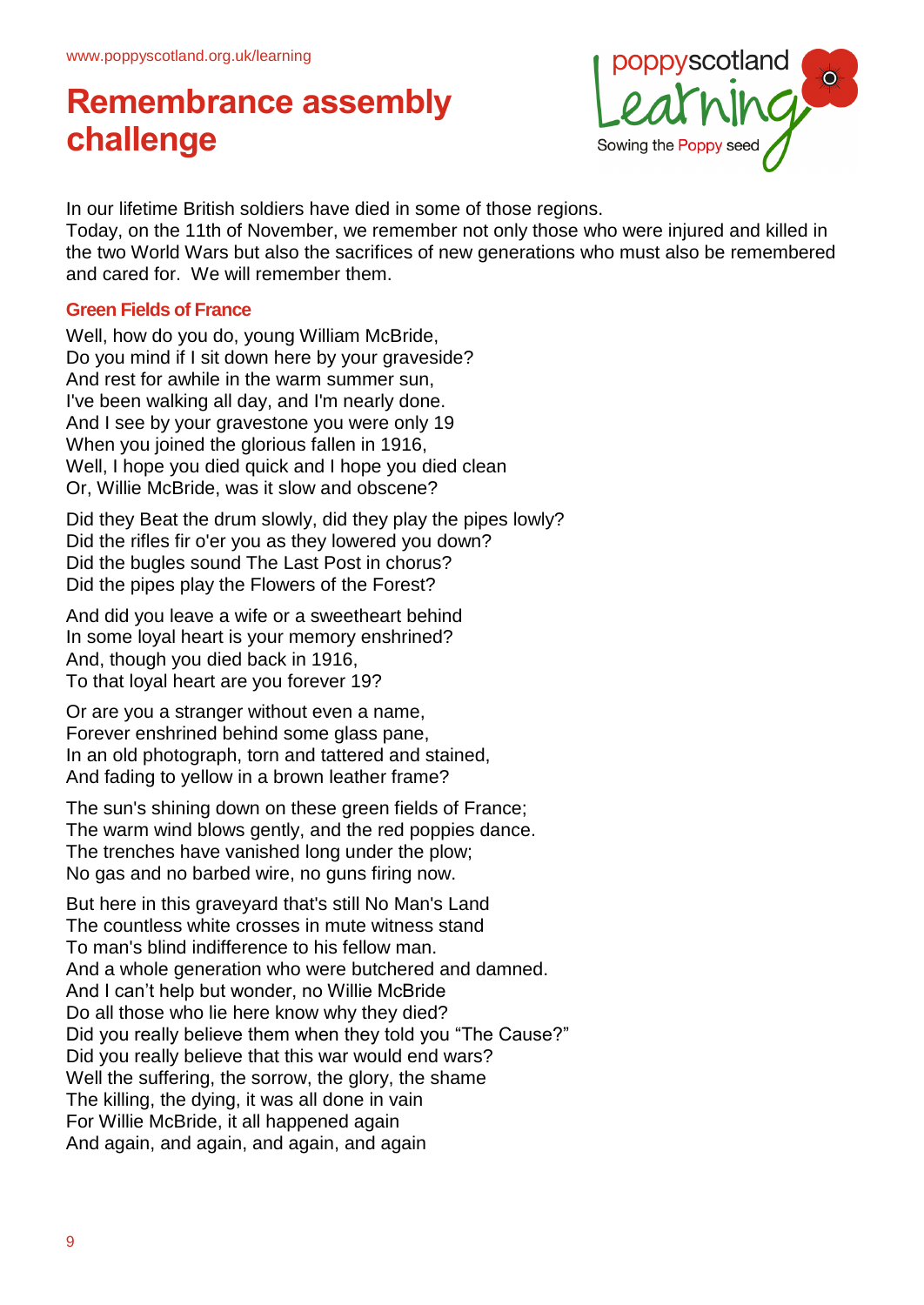

#### **Introduction to ceremony**

'We salute the memory of those who sacrificed their health, their strength, even their lives, that we might live in a free country.

The silence is a chance to remember all those who have died in wars and to be glad that we are not at war today.'

#### **The Fallen by Laurence Binyon**

They shall grow not old, as we that are left grow old.

Age shall not weary them, nor the years condemn.

At the going down of the sun and in the morning

We will remember them.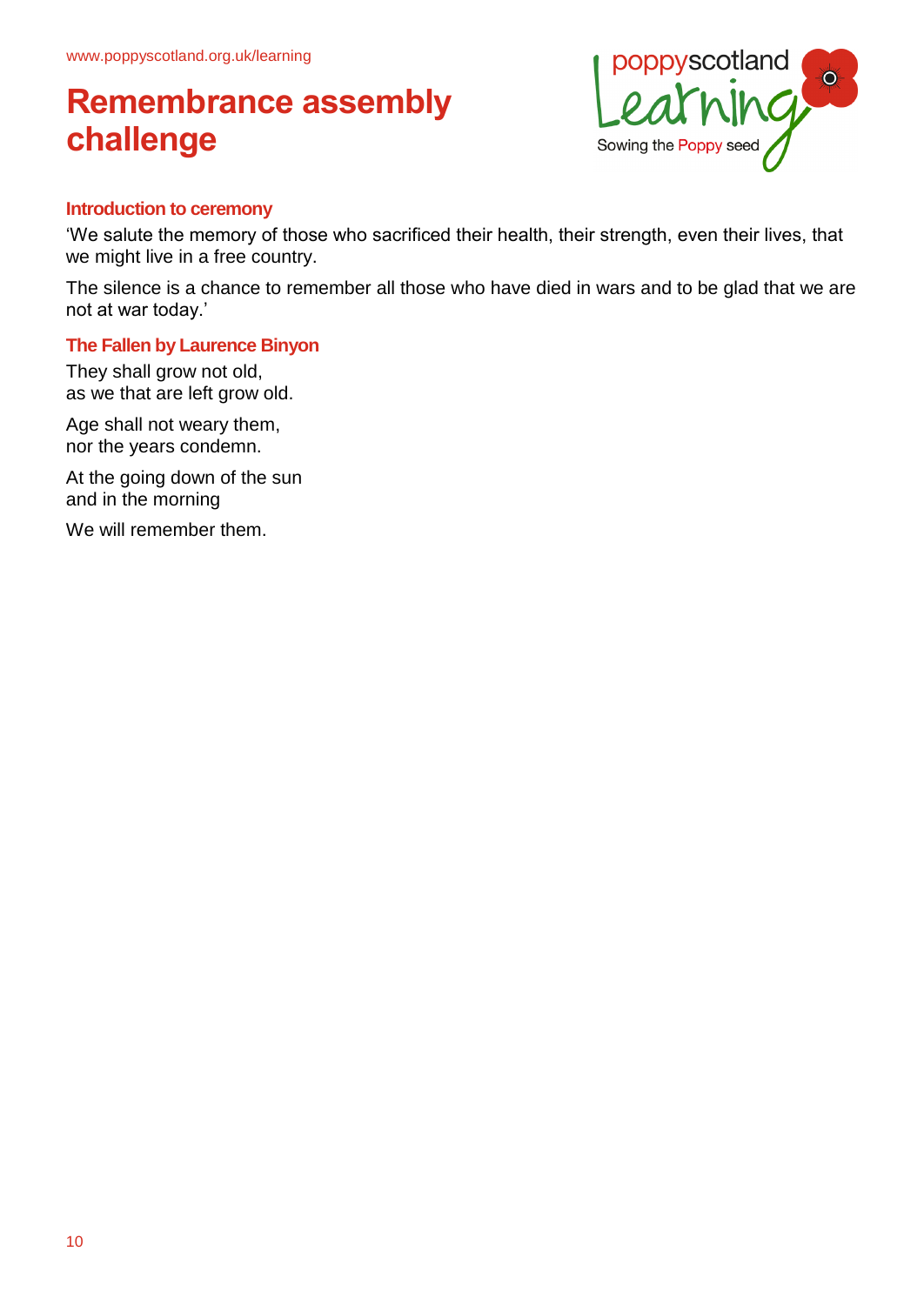

### **Remembrance assembly**

- IT students work the Microsoft PowerPoint and Audio Visual equipment.
- Members of local cadet forces can display flags during the assembly.

#### **Running order 2**

| DVD/PowerPoint on entry                                 |           |
|---------------------------------------------------------|-----------|
| What are we remembering?                                | Speaker 1 |
| The first two minute silence                            | Speaker 2 |
| Remembrance/Battlefields trip                           | Speaker 3 |
| Trench Warfare - life in the trenches                   | Speaker 4 |
| Dulce Et Decorum Est                                    | Speaker 5 |
| Short Drama Presentation - Arts across curriculum group |           |
| Shot at dawn - soldiers shot for cowardice              | Speaker 6 |
| A Scottish soldier                                      | Speaker 7 |
| Song for peace                                          | Choir     |

### **Introduction to ceremony**

'There will now be a number of readings following which the last post will be played. There will then be a 2 minute silence.'

| Last Post                        | Bugler from school band |
|----------------------------------|-------------------------|
| The Exhortation – For the Fallen | Speaker 8               |
| Laying of wreath                 | Male and female student |
| 2 minute silence                 |                         |
| <b>Flowers of the Forrest</b>    | Piper                   |
| Reveille                         | Speaker 9               |
| Commitment                       | Speaker 10              |
| Dedication                       | Speaker 11              |
| <b>Dismiss</b>                   | Member of staff         |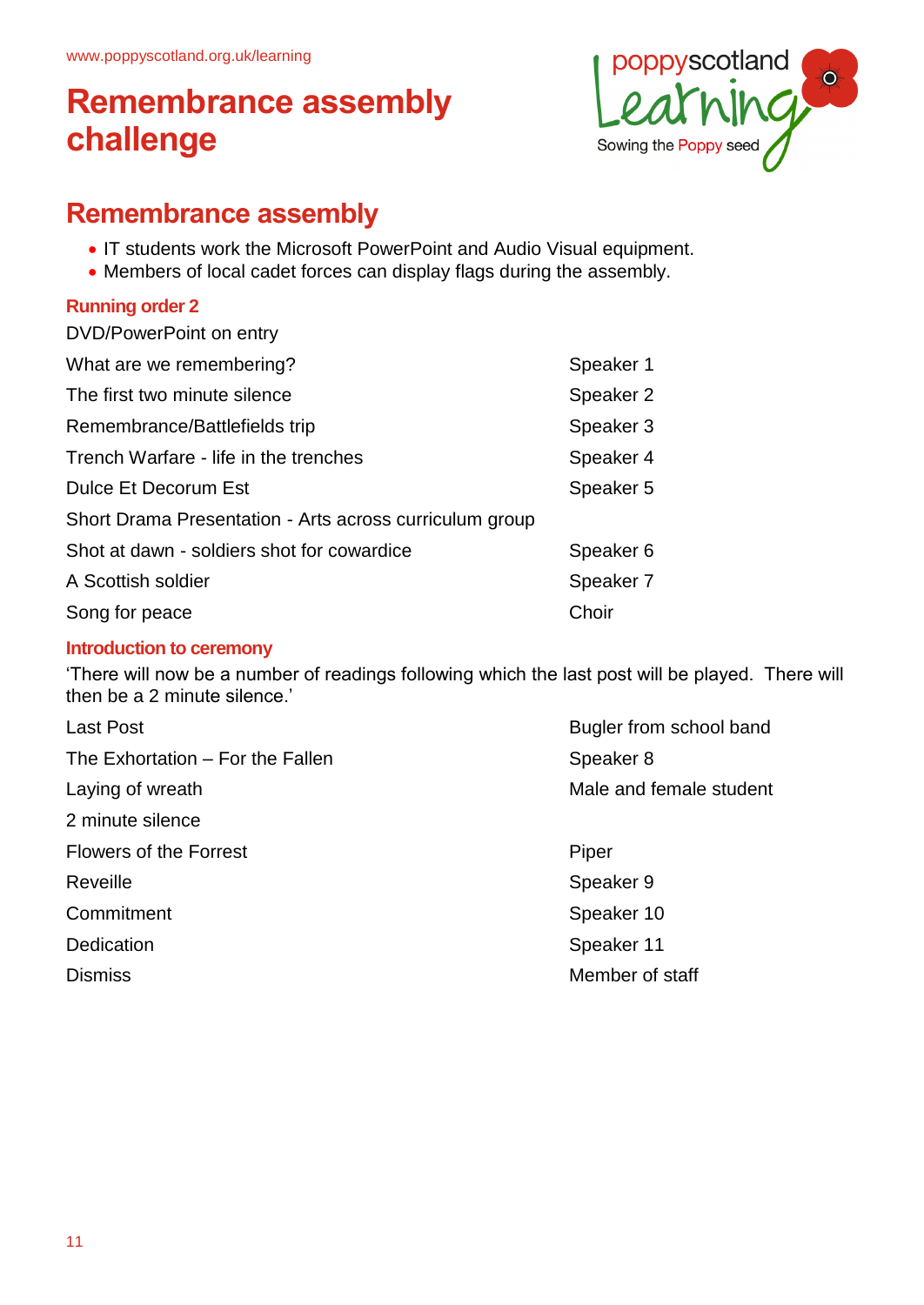

## **What progress have I made today?**

Learning in the social studies will enable me to learn how to locate, explore and link periods, people and events in time and place. **SAL SOC**

| 2 <sup>nd</sup> level<br>I can explain how war has influenced<br>Scotland, its local community and heritage.<br>For example              | 3rd level<br>I can explain how war has influenced the local<br>community and heritage of Scotland, Britain<br>and the World and discuss the importance of<br>this contribution.<br>For example |
|------------------------------------------------------------------------------------------------------------------------------------------|------------------------------------------------------------------------------------------------------------------------------------------------------------------------------------------------|
| 4 <sup>th</sup> level<br>I can evaluate the impact of conflict on society<br>and culture; nationally and internationally.<br>For example |                                                                                                                                                                                                |